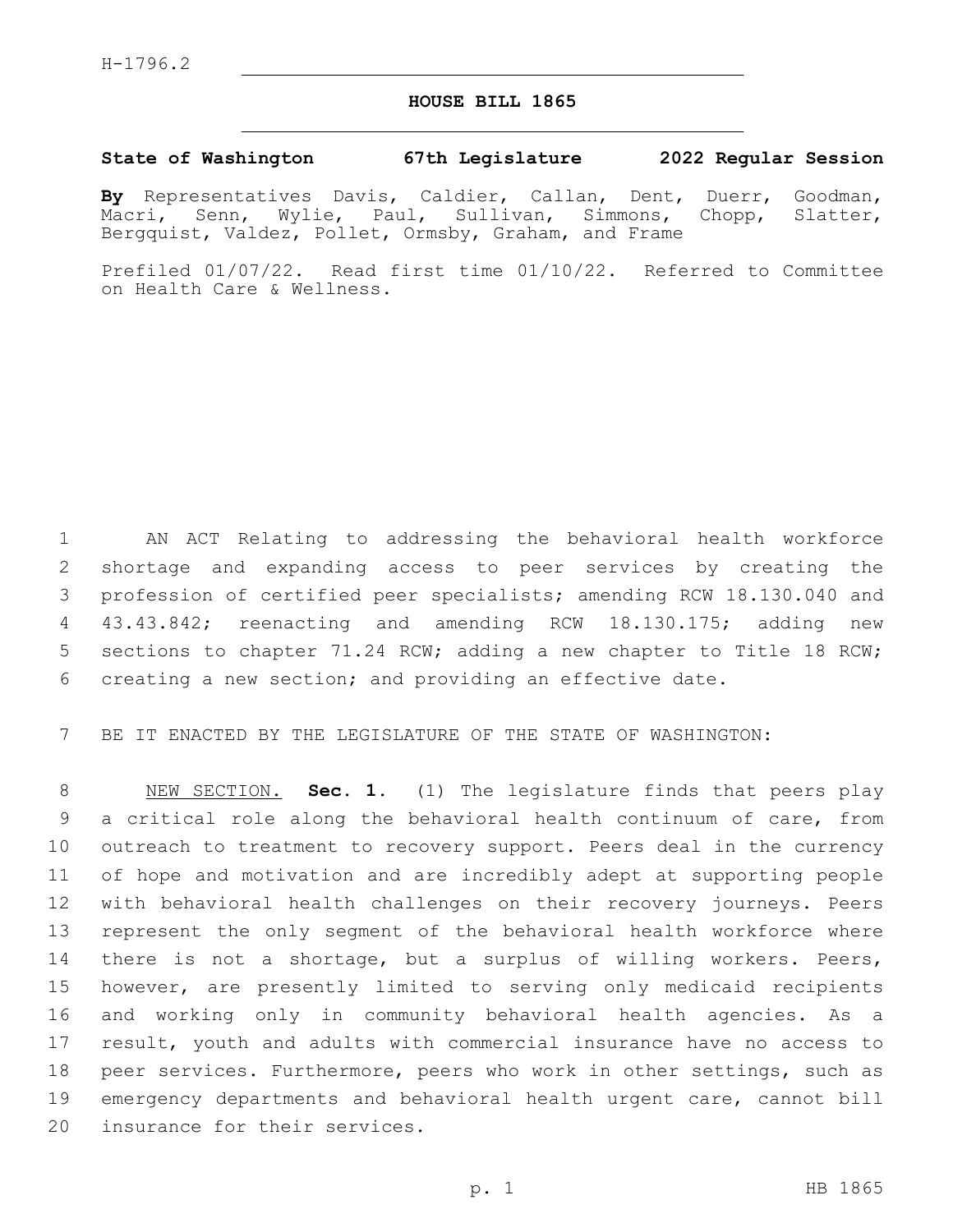(2) Therefore, it is the intent of the legislature to address the behavioral health workforce crisis, expand access to peer services, and honor the contributions of the peer profession by creating the 4 profession of certified peer specialists.

 NEW SECTION. **Sec. 2.** The definitions in this section apply throughout this chapter unless the context clearly requires otherwise.

 (1) "Advisory committee" means the Washington state certified peer specialist advisory committee established under section 4 of 10 this act.

11 (2) "Approved supervisor" means:

 (a) Until July 1, 2025, a behavioral health provider, as defined in RCW 71.24.025 with at least two years of experience working in a behavioral health practice that employs peer specialists as part of 15 treatment teams; or

(b) A certified peer specialist who has completed:

 (i) At least 1,500 hours of work as a fully certified peer specialist engaged in the practice of peer support services, with at least 500 hours attained through the joint supervision of peers in 20 conjunction with another approved supervisor; and

 (ii) The training developed by the health care authority under 22 section 11 of this act.

 (3) "Certified peer specialist" means a person certified under 24 this chapter to engage in the practice of peer support services.

 (4) "Certified peer specialist trainee" means an individual working toward the supervised experience and written examination requirements to become a certified peer specialist under this 28 chapter.

(5) "Department" means the department of health.

 (6) "Practice of peer support services" means the provision of interventions by either a person in recovery from a mental health condition or substance use disorder, or both, or the parent or legal guardian of a youth who is receiving or has received behavioral health services. The client receiving the interventions receives them from a person with a similar lived experience as either a person in recovery from a mental health condition or substance use disorder, or both, or the parent or legal guardian of a youth who is receiving or has received behavioral health services. The person provides the interventions through the use of shared experiences to assist a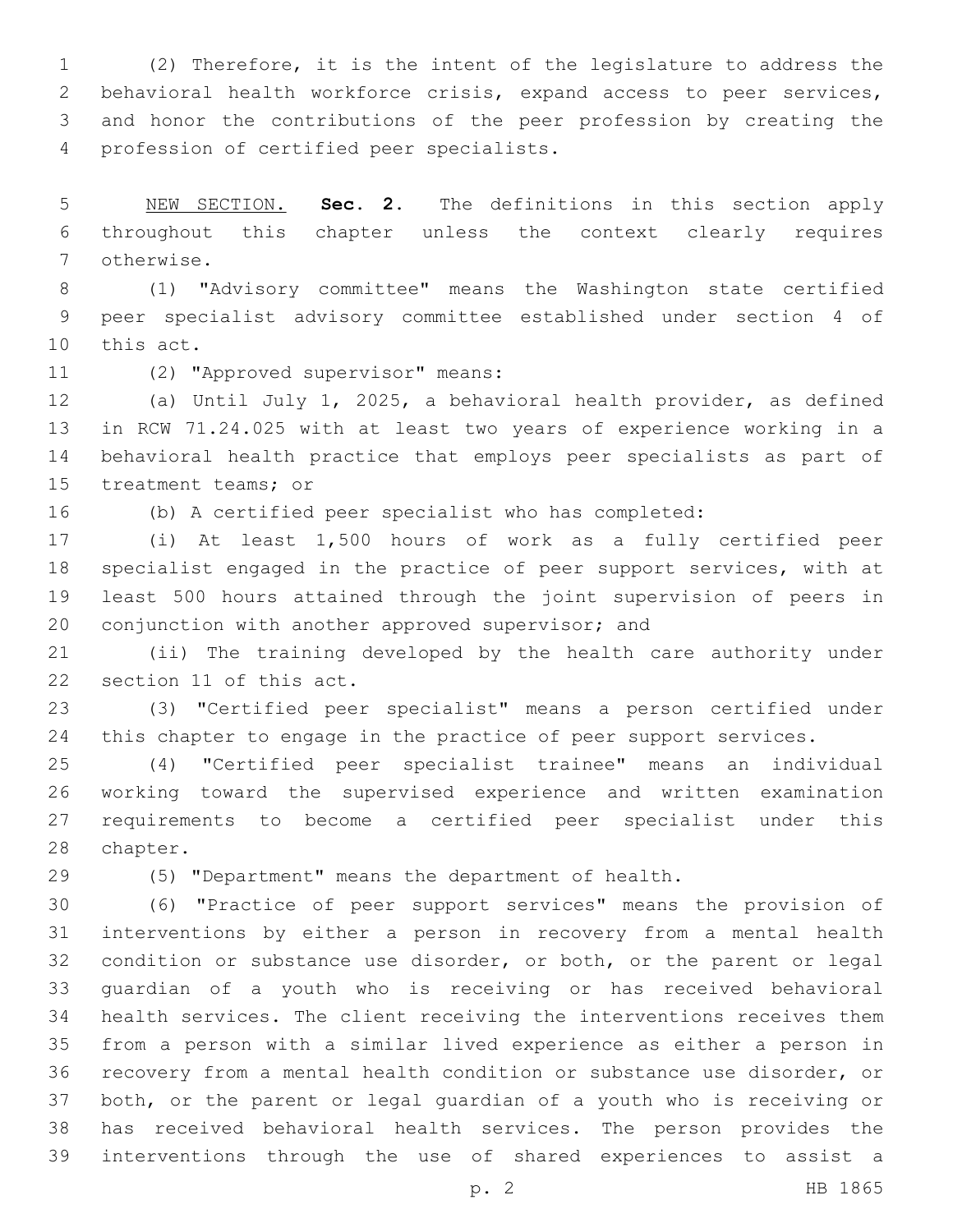client in the acquisition and exercise of skills needed to support the client's recovery. Interventions may include activities that assist clients in accessing or engaging in treatment and in symptom management; promote social connection, recovery, and self-advocacy; provide guidance in the development of natural community supports and basic daily living skills; and support clients in engagement, motivation, and maintenance related to achieving and maintaining 8 health and wellness goals.

9 (7) "Secretary" means the secretary of health.

 NEW SECTION. **Sec. 3.** In addition to any other authority, the secretary has the authority to:

 (1) Adopt rules under chapter 34.05 RCW necessary to implement 13 this chapter;

 (2) Establish all certification, examination, and renewal fees in 15 accordance with RCW 43.70.110 and 43.70.250;

 (3) Establish forms and procedures necessary to administer this 17 chapter;

 (4) Issue certificates to applicants who have met the education, training, and examination requirements for obtaining a certificate and to deny a certificate to applicants who do not meet the 21 requirements;

 (5) Hire clerical, administrative, investigative, and other staff as needed to implement this chapter to serve as examiners for any 24 practical examinations;

 (6) Coordinate with the health care authority to confirm an applicants' successful completion of the certified peer specialist education course offered by the health care authority under section 11 of this act and successful passage of the associated oral examination as proof of eligibility to take a qualifying written examination for applicants for obtaining a certificate;

 (7) Establish practice parameters consistent with the definition 32 of the practice of peer support services;

 (8) Develop a written examination. The initial written examination shall be adapted from that used by the health care authority as of the effective date of this section and modified pursuant to input and comments from the advisory committee;

 (9) Prepare, grade, and administer, or supervise the grading and administration of written examinations for obtaining a certificate;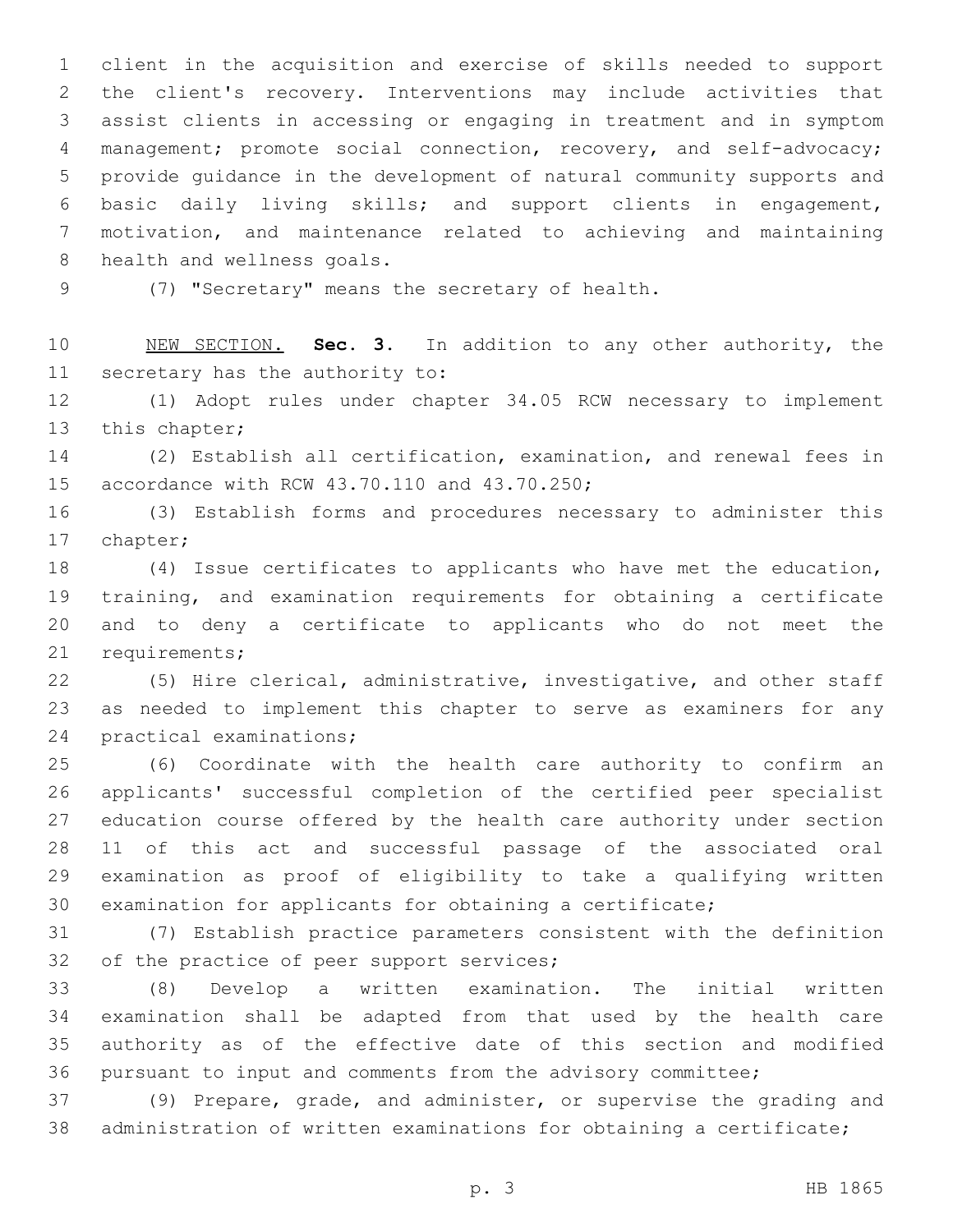(10) Determine which states have credentialing requirements equivalent to those of this state, and issue certificates to applicants credentialed in those states without examination;

 (11) Define and approve any supervised experience requirements 5 for certification;

 (12) Establish criteria for the approval of apprenticeship programs, with the recommendation of the advisory committee, that have been registered and approved under chapter 49.04 RCW and approve those apprenticeship programs that meet the criteria;

 (13) Adopt rules implementing a continuing competency program; 11 and

 (14) Establish by rule the procedures for an appeal of an 13 examination failure.

 NEW SECTION. **Sec. 4.** (1) The Washington state certified peer specialist advisory committee is established.

 (2)(a) The advisory committee shall consist of 11 members. Nine members must be certified peer specialists. Those nine members shall be inclusive of mental health peers, substance use disorder peers, community-based peers, peers who work in clinical settings, youth peers, adult peers, and peer supervisors. One member must represent community behavioral health agencies. One member must represent the public at large and may not be a credentialed behavioral health provider. The advisory committee shall be reflective of the community 24 who receives peer services, including people who are Black, indigenous, people of color, and individuals who identify as LGBTQ. All members of the advisory committee must be residents of Washington state. Members may not hold an office in a professional association 28 for peer specialists or be employed by the state.

 (b) The members shall be appointed by the secretary to serve three-year terms which may be renewed. Initial members shall be appointed to staggered terms which may be less than three years. Initial membership may vary from the requirements in (a) of this subsection to account for the lack of an available credential for certified peer specialists at the time the advisory committee is established. The advisory committee shall select a chair and vice 36 chair.

 (3) The department must adopt recommendations as submitted by the advisory committee on topics related to the administration of this chapter, including:39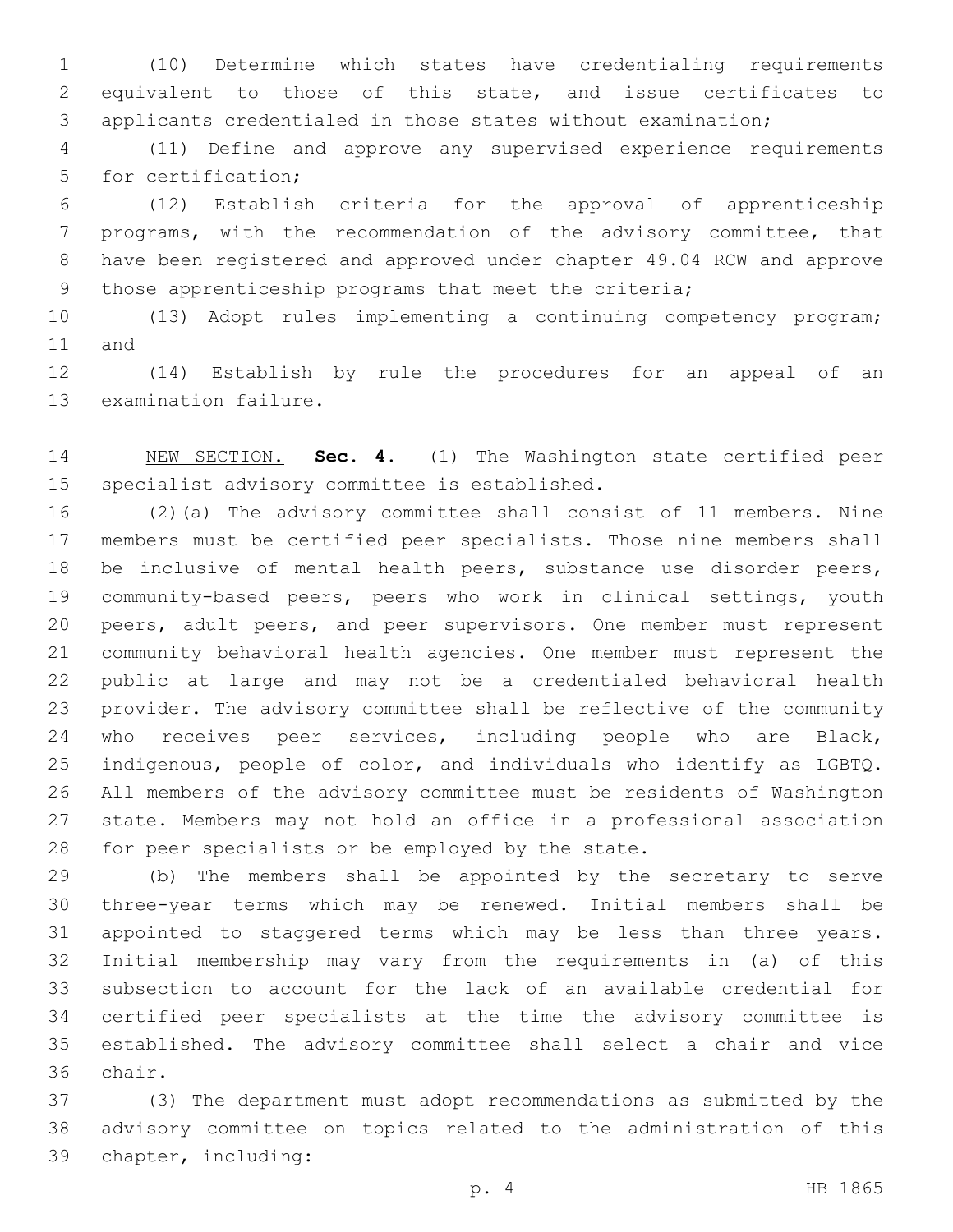(a) Advice and recommendations regarding the establishment or 2 implementation of rules related to this chapter;

 (b) Advice, recommendations, and consultation regarding case disposition guidelines and priorities related to unprofessional conduct cases regarding certified peer specialists;

 (c) Assistance, recommendations, and consultation of individual committee members as needed in the review, analysis, and disposition of reports of unprofessional conduct and service recipient 9 complaints;

 (d) Assistance and recommendations to enhance patient and client 11 education:

 (e) Assistance and recommendations regarding the written and oral examination to become a certified peer specialist;

 (f) Assistance and recommendations regarding any continuing education and continuing competency programs administered under the 16 provisions of this chapter; and

 (g) Advice and guidance regarding criteria for certification based on prior experience as a peer specialist attained before July 1, 2023, as described in section 6(2) of this act.

 (4) Committee members are immune from suit in an action, civil or criminal, based on the department's disciplinary proceedings or other 22 official acts performed in good faith.

 (5) Committee members shall be compensated in accordance with RCW 43.03.240, including travel expenses in carrying out his or her authorized duties in accordance with RCW 43.03.050 and 43.03.060.

 NEW SECTION. **Sec. 5.** Nothing in this chapter may be construed to prohibit or restrict:

 (1) An individual who holds a credential issued by this state, other than as a certified peer specialist or certified peer specialist trainee, to engage in the practice of an occupation or profession without obtaining an additional credential from the state. The individual may not use the title certified peer specialist unless the individual holds a credential under this chapter; or

 (2) The practice of peer support services by a person who is employed by the government of the United States while engaged in the performance of duties prescribed by the laws of the United States.

 NEW SECTION. **Sec. 6.** (1) Beginning July 1, 2023, except as provided in subsections (2) and (3) of this section, the secretary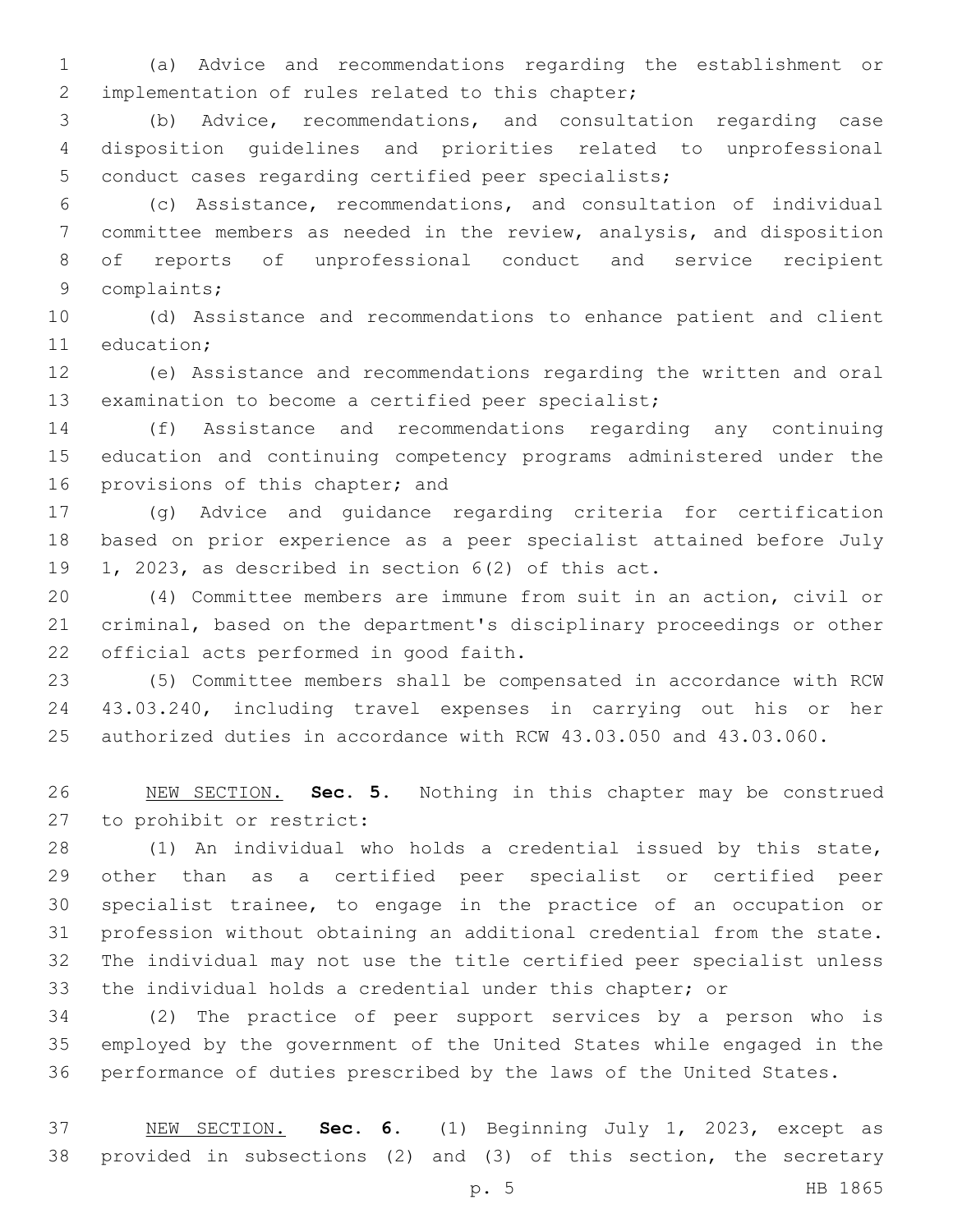shall issue a certificate to engage in the practice of peer support services to any applicant who demonstrates to the satisfaction of the secretary that the applicant meets the following requirements:

 (a) Submission of an attestation to the department that the 5 applicant self-identifies as:

 (i) A person with one or more years of recovery from a mental health condition, substance use disorder, or both; or

 (ii) The parent or legal guardian of a youth who is receiving or 9 has received behavioral health services;

 (b) Successful completion of the education course developed and 11 offered by the health care authority under section 11 of this act;

 (c) Successful passage of an oral examination administered by the health care authority upon completion of the education course offered 14 by the health care authority under section 11 of this act;

 (d) Successful passage of a written examination approved by the 16 department;

 (e) Successful completion of an experience requirement of at least 1,000 supervised hours as a certified peer specialist trainee engaged in the volunteer or paid practice of peer support services, 20 in accordance with the standards in section 7 of this act; and

(f) Payment of the appropriate fee required under this chapter.

 (2) The secretary, with the recommendation of the advisory committee, shall establish criteria for the issuance of a certificate to engage in the practice of peer support services based on prior experience as a peer specialist attained before July 1, 2023. The criteria shall establish equivalency standards necessary to be deemed to have met the requirements of subsection (1) of this section. An applicant under this subsection shall have until July 1, 2024, to complete any standards in which the applicant is determined to be deficient.30

 (3) The secretary, with the recommendation of the advisory committee, shall establish criteria for the issuance of a certificate to engage in the practice of peer support services based on completion of an apprenticeship program registered and approved under chapter 49.04 RCW and approved by the secretary under section 3 of 36 this act.

 (4) A certificate to engage in the practice of peer support services is valid for two years. A certificate may be renewed upon demonstrating to the department that the certified peer specialist has successfully completed 30 hours of continuing education approved

p. 6 HB 1865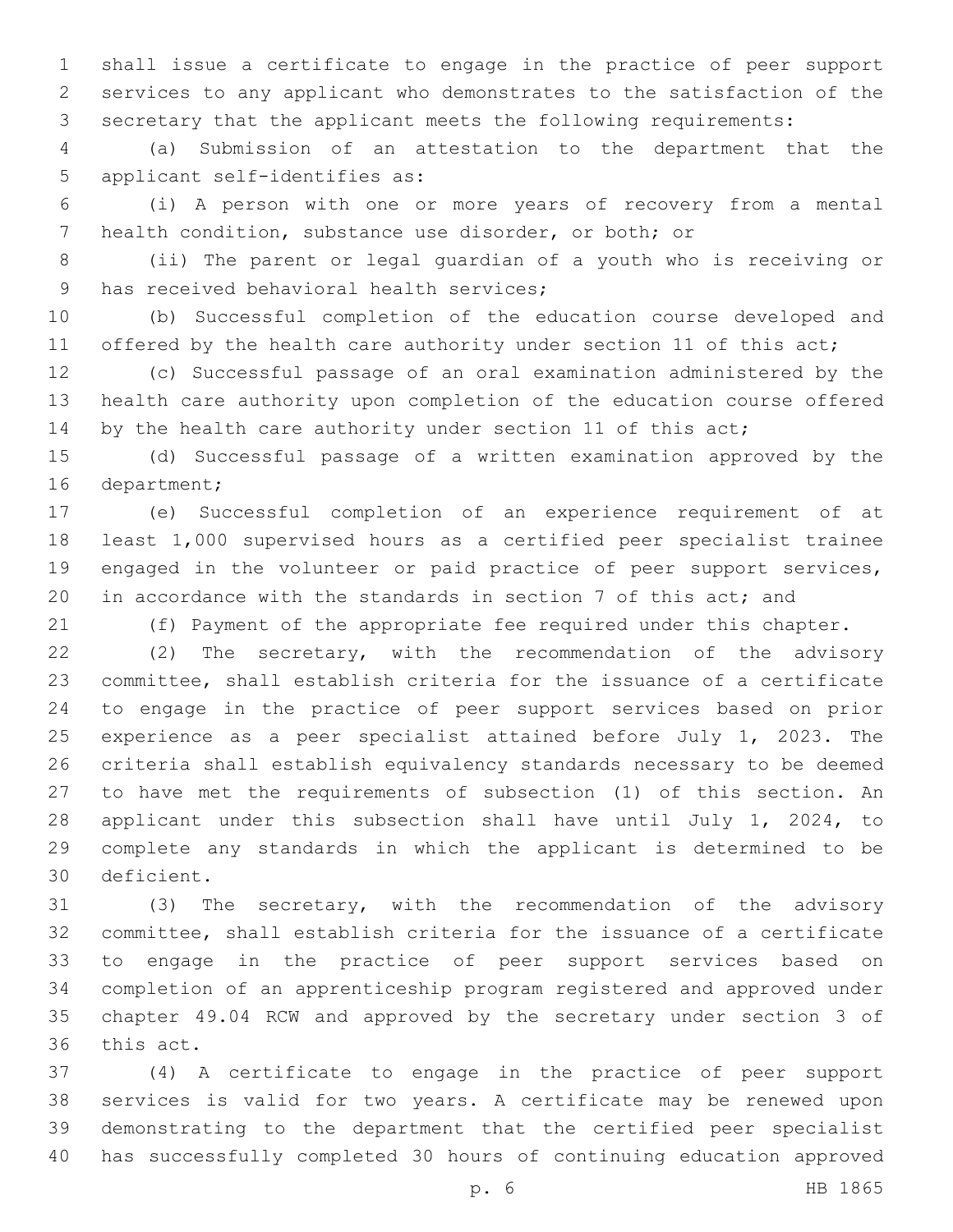1 by the department. As part of the continuing education requirement, every six years the applicant must submit proof of successful completion of at least three hours of suicide prevention training and 4 three hours of ethics coursework.

 NEW SECTION. **Sec. 7.** (1) The secretary shall issue a certificate to engage in the practice of peer support services as a certified peer specialist trainee to any applicant who demonstrates to the satisfaction of the secretary that:

 (a) The applicant meets the requirements of section 6 (1)(a), (b), (c), and (4) of this act and is working toward the supervised experience and written examination requirements to become a certified 12 peer specialist under this chapter; or

 (b) The applicant is enrolled in an apprenticeship program registered and approved under chapter 49.04 RCW and approved by the 15 secretary under section 3 of this act.

 (2) An applicant seeking to become a certified peer specialist trainee under this section shall submit to the secretary for approval a declaration, in accordance with rules adopted by the department, that the certified peer specialist trainee is actively pursuing the supervised experience requirements of section 6(1)(d) of this act. This declaration must be updated with the trainee's annual renewal.

 (3) A certified peer specialist trainee certified under this section may practice only under the supervision of an approved supervisor. Supervision may be provided through distance supervision. Supervision may be provided by an approved supervisor who is employed by the same employer that employs the certified peer specialist trainee or by an arrangement made with a third-party approved supervisor to provide supervision, or a combination of both types of 29 approved supervisors.

 (4) A certified peer specialist trainee certificate is valid for 31 one year and may only be renewed four times.

 NEW SECTION. **Sec. 8.** (1) The date and location of written examinations must be established by the secretary. Applicants who have been found by the secretary to meet other requirements for obtaining a certificate must be scheduled for the next examination following the filing of the application. The secretary shall establish by rule the examination application deadline.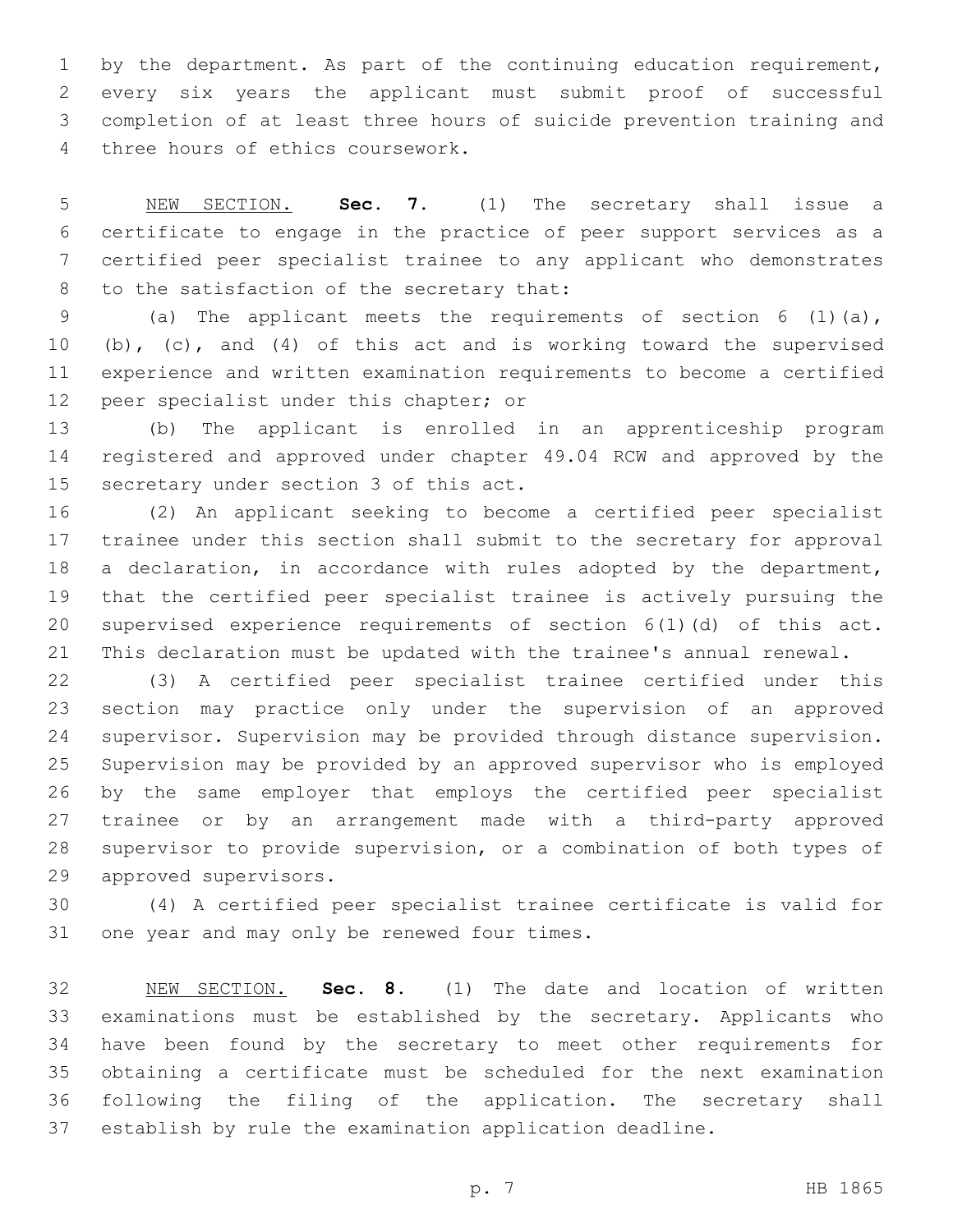(2) The secretary or the secretary's designees shall administer written examinations to each applicant, by means determined most effective, on subjects appropriate to the scope of practice, as applicable. The examinations must be limited to the purpose of determining whether the applicant possesses the minimum skill and 6 knowledge necessary to practice competently.

 (3) The examination materials, all grading of the materials, and the grading of any practical work must be preserved for a period of not less than one year after the secretary has made and published the decisions. All examinations must be conducted under fair and wholly 11 impartial methods.

 (4) Any applicant failing to make the required grade in the first written examination may take up to two subsequent written examinations as the applicant desires upon prepaying a fee determined by the secretary under RCW 43.70.250 for each subsequent written examination. Upon failing four written examinations, the secretary may invalidate the original application and require remedial education before the person may take future written examinations.

 (5) The secretary may approve a written examination prepared or administered by a private organization that credentials and renews credentials for peer counselors, or an association of credentialing agencies, for use by an applicant in meeting the credentialing 23 requirements.

 NEW SECTION. **Sec. 9.** The secretary shall establish, by rule, the requirements and fees for renewal of a certificate issued pursuant to this chapter. Failure to renew the certificate invalidates the certificate and all privileges granted by the certificate. If a certificate has lapsed for a period longer than 29 three years, the person shall demonstrate competence to the satisfaction of the secretary by completing continuing competency requirements or meeting other standards determined by the secretary.

 NEW SECTION. **Sec. 10.** The uniform disciplinary act, chapter 18.130 RCW, governs uncertified practice of peer support services, the issuance and denial of certificates, and the discipline of certified peer specialists and certified peer specialist trainees under this chapter.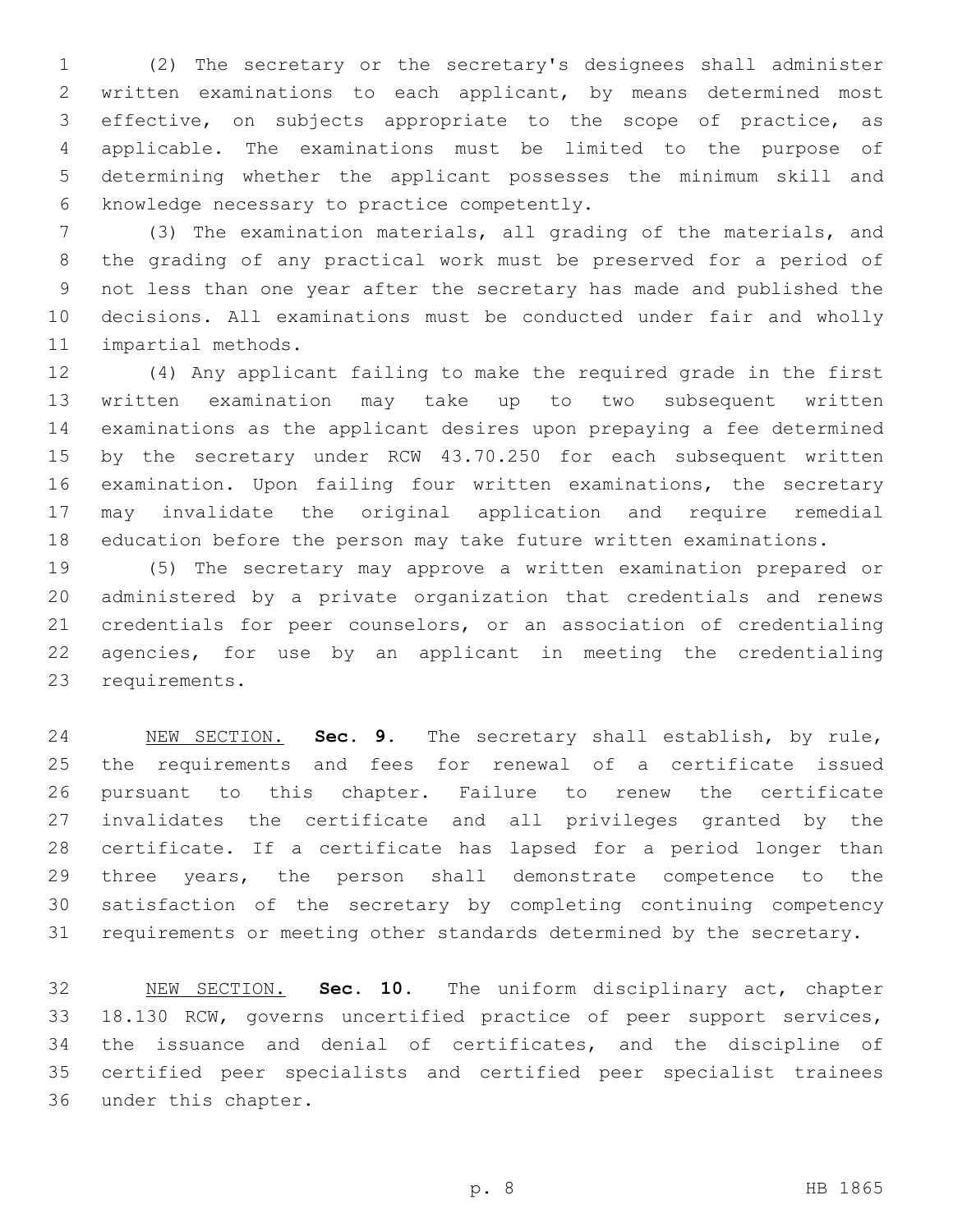NEW SECTION. **Sec. 11.** A new section is added to chapter 71.24 2 RCW to read as follows:

 (1)(a) By January 1, 2023, the authority must develop a course of instruction to become a certified peer specialist under chapter 18.--- RCW (the new chapter created in section 18 of this act). The course must be approximately 80 hours in duration and based upon the curriculum offered by the authority in its peer specialist training as of the effective date of this section, as well as additional instruction in the principles of recovery coaching and suicide prevention. The education course must be taught by certified peer specialists. The education course must be offered by the authority with sufficient frequency to accommodate the demand for training and the needs of the workforce. Upon completion of the education course, the student must pass an oral examination administered by the course 15 trainer.

 (b) The authority shall coordinate with the department to develop a process for the authority to confirm to the department that a student has successfully completed the certified peer specialist education course offered under this subsection and successfully passed the associated oral examination and is eligible to take a qualifying written examination for applicants to become certified peer specialists under chapter 18.--- RCW (the new chapter created in 23 section 18 of this act);

 (2) By January 1, 2023, the authority must develop a training course for certified peer specialists providing supervision to certified peer specialist trainees under section 7 of this act.

 (3)(a) By July 1, 2023, the authority shall develop a 40-hour specialized training course in peer crisis response services for peer specialists certified under chapter 18.--- RCW (the new chapter created in section 18 of this act) who are working as peer crisis responders. The training shall incorporate best practices for responding to 988 behavioral health crisis line calls, as well as processes for co-response with law enforcement when necessary.

 (b) Beginning July 1, 2024, any entity that uses certified peer specialists as peer crisis responders, may only use certified peer specialists who have completed the training course established by (a) of this subsection. A behavioral health agency that uses certified peer specialists to work as peer crisis responders must maintain the records of the completion of the training course for those certified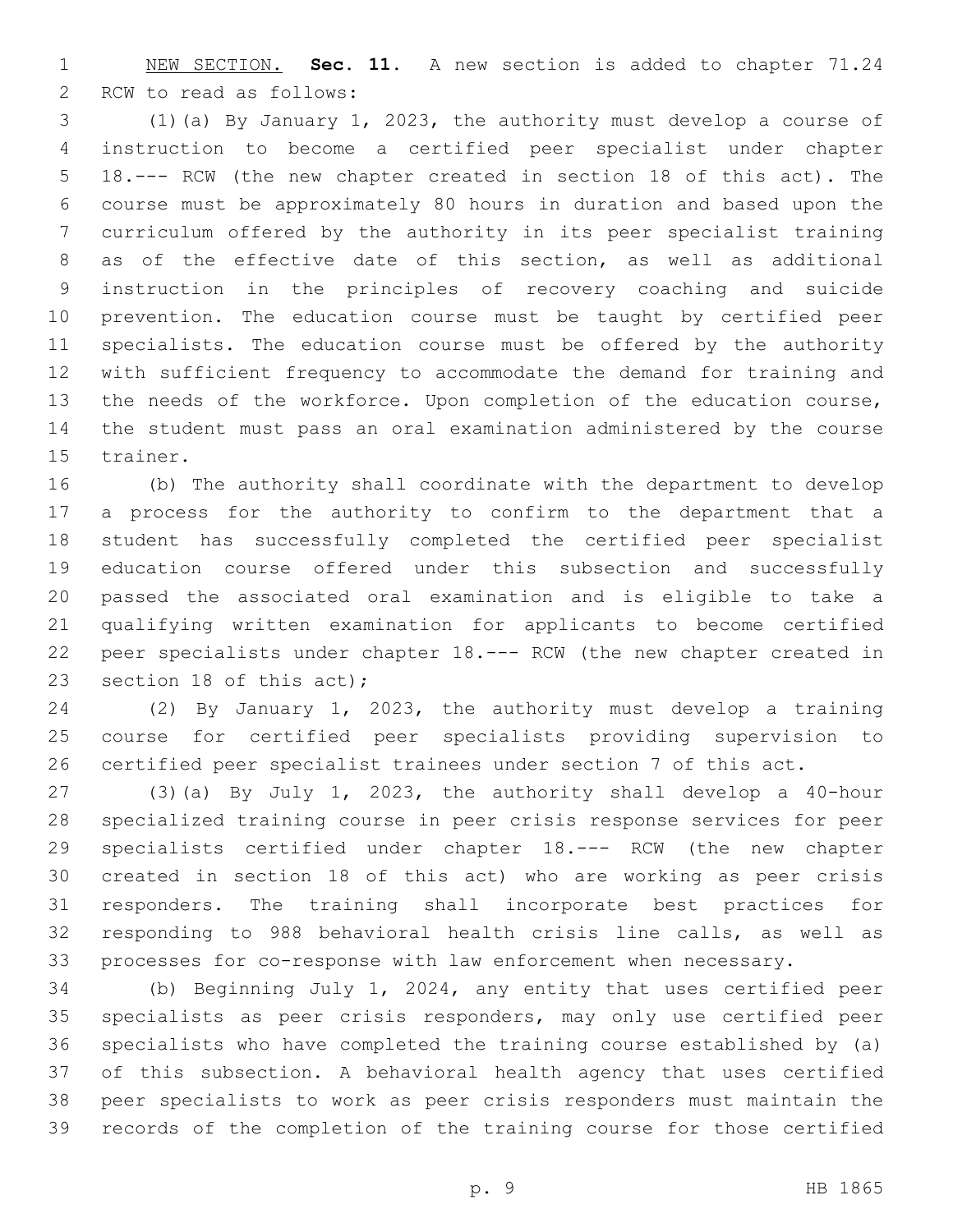peer specialists who provide these services and make the records available to the state agency for auditing or certification purposes.

 (4) For the purposes of this section, the term "peer crisis responder" means a peer specialist certified under chapter 18.--- RCW (the new chapter created in section 18 of this act) who has completed the training under subsection (3) of this section whose job involves responding to behavioral health emergencies, including those dispatched through a 988 crisis hotline or the 911 system.

 NEW SECTION. **Sec. 12.** A new section is added to chapter 71.24 10 RCW to read as follows:

 Behavioral health agencies must reduce the caseload for approved supervisors who are providing supervision to certified peer specialist trainees seeking certification under chapter 18.--- RCW (the new chapter created in section 18 of this act), in accordance with standards established by the Washington state certified peer 16 specialist advisory committee.

 NEW SECTION. **Sec. 13.** A new section is added to chapter 71.24 18 RCW to read as follows:

 A person who is registered as an agency-affiliated counselor under chapter 18.19 RCW who engages in the practice of peer support services and whose agency, as defined in RCW 18.19.020, bills medical assistance for those services must hold a certificate as a certified peer specialist or certified peer specialist trainee under chapter 18.--- RCW (the new chapter created in section 18 of this act) no 25 later than January 1, 2025.

 NEW SECTION. **Sec. 14.** By January 1, 2023, the office of the insurance commissioner shall make recommendations to health carriers regarding appropriate use of certified peer specialists, network adequacy for certified peer specialists, and steps to incorporate certified peer specialists into commercial provider networks.

 **Sec. 15.** RCW 18.130.040 and 2021 c 179 s 7 are each amended to 32 read as follows:

 (1) This chapter applies only to the secretary and the boards and commissions having jurisdiction in relation to the professions licensed under the chapters specified in this section. This chapter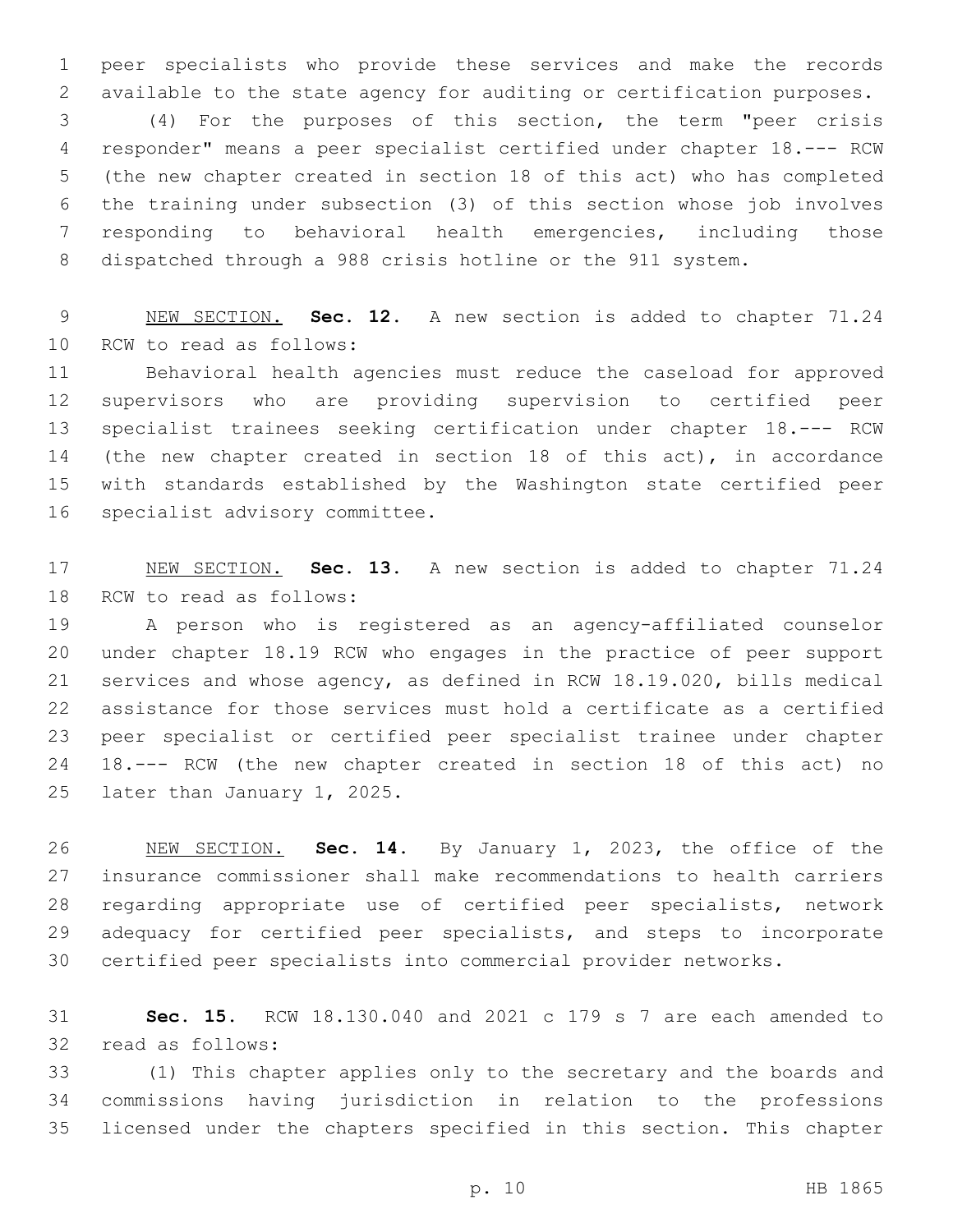1 does not apply to any business or profession not licensed under the 2 chapters specified in this section.

3 (2)(a) The secretary has authority under this chapter in relation 4 to the following professions:

5 (i) Dispensing opticians licensed and designated apprentices 6 under chapter 18.34 RCW;

7 (ii) Midwives licensed under chapter 18.50 RCW;

8 (iii) Ocularists licensed under chapter 18.55 RCW;

9 (iv) Massage therapists and businesses licensed under chapter 10 18.108 RCW;

11 (v) Dental hygienists licensed under chapter 18.29 RCW;

12 (vi) Acupuncturists or acupuncture and Eastern medicine 13 practitioners licensed under chapter 18.06 RCW;

14 (vii) Radiologic technologists certified and X-ray technicians 15 registered under chapter 18.84 RCW;

16 (viii) Respiratory care practitioners licensed under chapter 17 18.89 RCW;

18 (ix) Hypnotherapists and agency affiliated counselors registered 19 and advisors and counselors certified under chapter 18.19 RCW;

 (x) Persons licensed as mental health counselors, mental health counselor associates, marriage and family therapists, marriage and family therapist associates, social workers, social work associates— advanced, and social work associates—independent clinical under 24 chapter 18.225 RCW;

25 (xi) Persons registered as nursing pool operators under chapter 26 18.52C RCW;

27 (xii) Nursing assistants registered or certified or medication 28 assistants endorsed under chapter 18.88A RCW;

29 (xiii) Dietitians and nutritionists certified under chapter 30 18.138 RCW;

31 (xiv) Substance use disorder professionals, substance use 32 disorder professional trainees, or co-occurring disorder specialists 33 certified under chapter 18.205 RCW;

34 (xv) Sex offender treatment providers and certified affiliate sex 35 offender treatment providers certified under chapter 18.155 RCW;

36 (xvi) Persons licensed and certified under chapter 18.73 RCW or 37 RCW 18.71.205;

38 (xvii) Orthotists and prosthetists licensed under chapter 18.200 39 RCW;

p. 11 HB 1865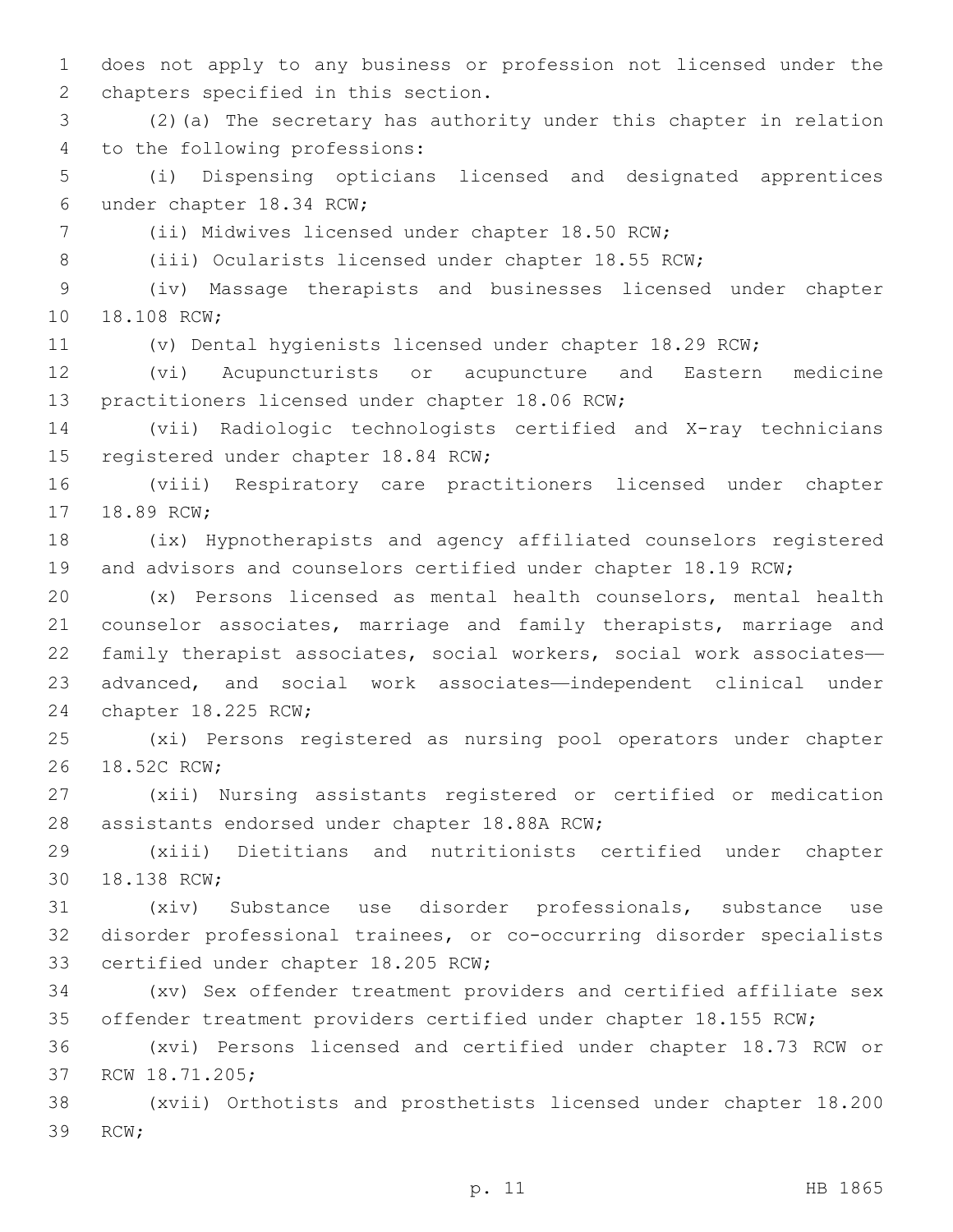(xviii) Surgical technologists registered under chapter 18.215 2 RCW; (xix) Recreational therapists under chapter 18.230 RCW; (xx) Animal massage therapists certified under chapter 18.240 5 RCW; (xxi) Athletic trainers licensed under chapter 18.250 RCW; (xxii) Home care aides certified under chapter 18.88B RCW; (xxiii) Genetic counselors licensed under chapter 18.290 RCW; (xxiv) Reflexologists certified under chapter 18.108 RCW; (xxv) Medical assistants-certified, medical assistants- hemodialysis technician, medical assistants-phlebotomist, forensic phlebotomist, and medical assistants-registered certified and 13 registered under chapter 18.360 RCW; ((and)) (xxvi) Behavior analysts, assistant behavior analysts, and 15 behavior technicians under chapter 18.380 RCW; and (xxvii) Certified peer specialists and certified peer specialist 17 trainees under chapter 18. --- RCW (the new chapter created in section 18 18 of this act). (b) The boards and commissions having authority under this 20 chapter are as follows: (i) The podiatric medical board as established in chapter 18.22 22 RCW; (ii) The chiropractic quality assurance commission as established 24 in chapter 18.25 RCW; (iii) The dental quality assurance commission as established in chapter 18.32 RCW governing licenses issued under chapter 18.32 RCW, licenses and registrations issued under chapter 18.260 RCW, and 28 certifications issued under chapter 18.350 RCW; (iv) The board of hearing and speech as established in chapter 30 18.35 RCW; (v) The board of examiners for nursing home administrators as 32 established in chapter 18.52 RCW; (vi) The optometry board as established in chapter 18.54 RCW governing licenses issued under chapter 18.53 RCW; (vii) The board of osteopathic medicine and surgery as established in chapter 18.57 RCW governing licenses issued under 37 chapter 18.57 RCW; (viii) The pharmacy quality assurance commission as established in chapter 18.64 RCW governing licenses issued under chapters 18.64 40 and 18.64A RCW;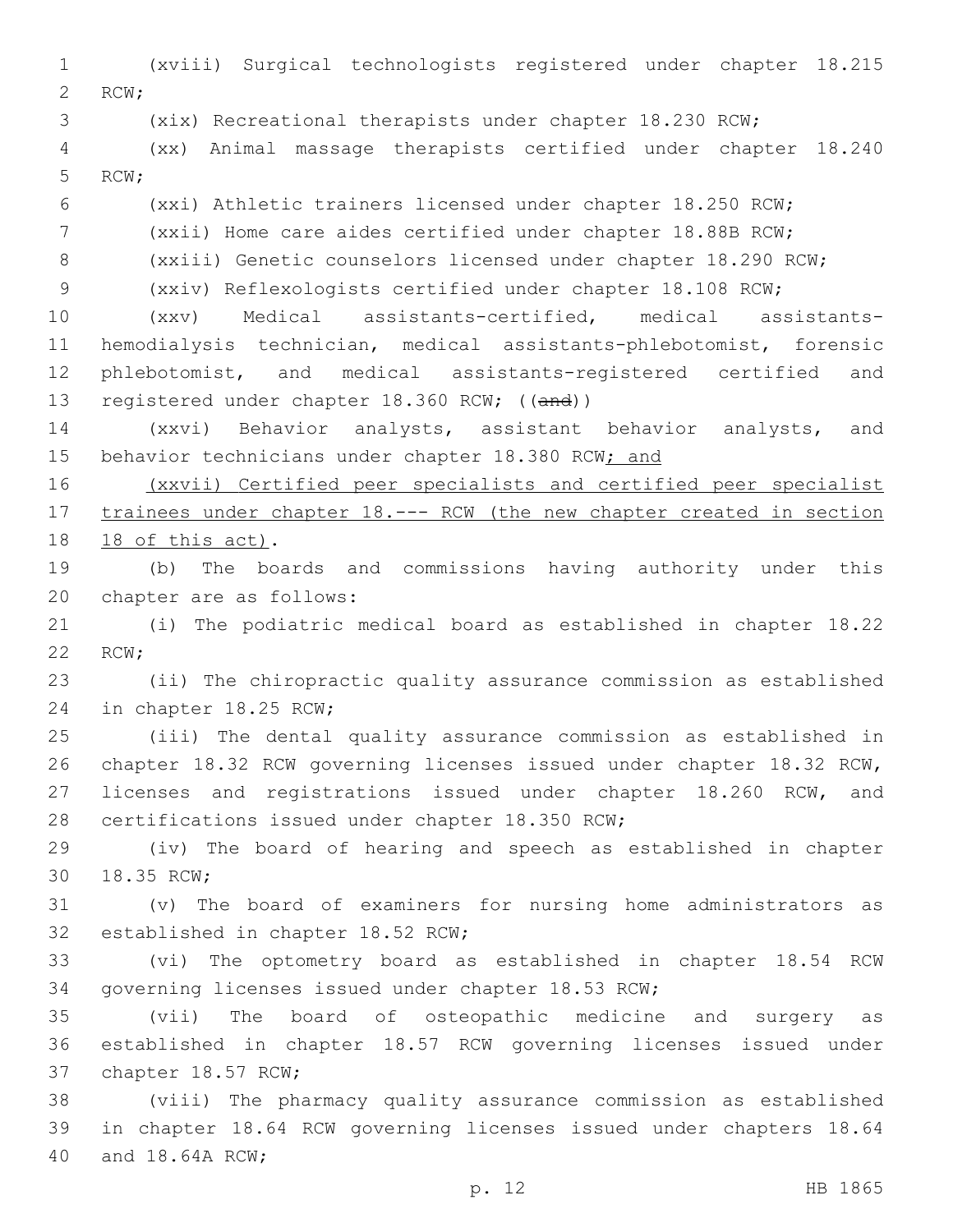(ix) The Washington medical commission as established in chapter 18.71 RCW governing licenses and registrations issued under chapters 3 18.71 and 18.71A RCW;

 (x) The board of physical therapy as established in chapter 18.74 5 RCW;

 (xi) The board of occupational therapy practice as established in 7 chapter 18.59 RCW;

 (xii) The nursing care quality assurance commission as established in chapter 18.79 RCW governing licenses and registrations 10 issued under that chapter;

 (xiii) The examining board of psychology and its disciplinary 12 committee as established in chapter 18.83 RCW;

 (xiv) The veterinary board of governors as established in chapter 14 18.92 RCW;

 (xv) The board of naturopathy established in chapter 18.36A RCW, governing licenses and certifications issued under that chapter; and

(xvi) The board of denturists established in chapter 18.30 RCW.

 (3) In addition to the authority to discipline license holders, the disciplining authority has the authority to grant or deny licenses. The disciplining authority may also grant a license subject 21 to conditions.

 (4) All disciplining authorities shall adopt procedures to ensure substantially consistent application of this chapter, the uniform disciplinary act, among the disciplining authorities listed in 25 subsection (2) of this section.

 **Sec. 16.** RCW 18.130.175 and 2019 c 446 s 43 and 2019 c 444 s 21 are each reenacted and amended to read as follows:

 (1) In lieu of disciplinary action under RCW 18.130.160 and if the disciplining authority determines that the unprofessional conduct may be the result of substance abuse, the disciplining authority may refer the license holder to a voluntary substance abuse monitoring 32 program approved by the disciplining authority.

 The cost of the treatment shall be the responsibility of the license holder, but the responsibility does not preclude payment by an employer, existing insurance coverage, or other sources. Primary alcoholism or other drug addiction treatment shall be provided by approved treatment programs under RCW 70.96A.020 or by any other provider approved by the entity or the commission. However, nothing shall prohibit the disciplining authority from approving additional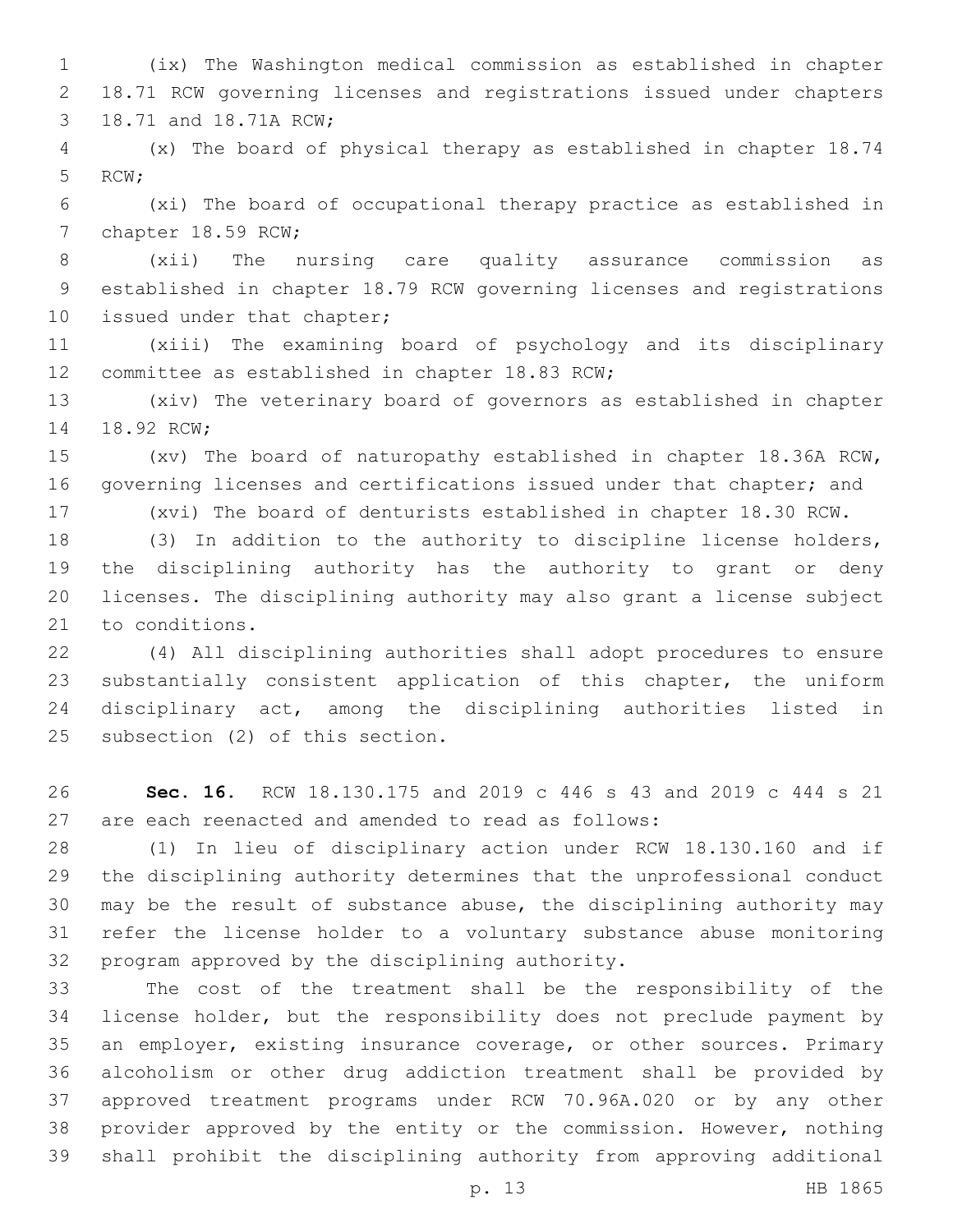services and programs as an adjunct to primary alcoholism or other drug addiction treatment. The disciplining authority may also approve the use of out-of-state programs. Referral of the license holder to the program shall be done only with the consent of the license holder. Referral to the program may also include probationary conditions for a designated period of time. If the license holder does not consent to be referred to the program or does not successfully complete the program, the disciplining authority may take appropriate action under RCW 18.130.160 which includes suspension of the license unless or until the disciplining authority, in consultation with the director of the voluntary substance abuse monitoring program, determines the license holder is able to practice safely. The secretary shall adopt uniform rules for the evaluation by the disciplining authority of a relapse or program violation on the part of a license holder in the substance abuse monitoring program. The evaluation shall encourage program participation with additional conditions, in lieu of disciplinary action, when the disciplining authority determines that the license holder is able to continue to 19 practice with reasonable skill and safety.

 (2) In addition to approving substance abuse monitoring programs 21 that may receive referrals from the disciplining authority, the disciplining authority may establish by rule requirements for participation of license holders who are not being investigated or monitored by the disciplining authority for substance abuse. License holders voluntarily participating in the approved programs without being referred by the disciplining authority shall not be subject to disciplinary action under RCW 18.130.160 for their substance abuse, and shall not have their participation made known to the disciplining authority, if they meet the requirements of this section and the 30 program in which they are participating.

 (3) The license holder shall sign a waiver allowing the program to release information to the disciplining authority if the licensee does not comply with the requirements of this section or is unable to practice with reasonable skill or safety. The substance abuse program shall report to the disciplining authority any license holder who fails to comply with the requirements of this section or the program or who, in the opinion of the program, is unable to practice with reasonable skill or safety. License holders shall report to the disciplining authority if they fail to comply with this section or do not complete the program's requirements. License holders may, upon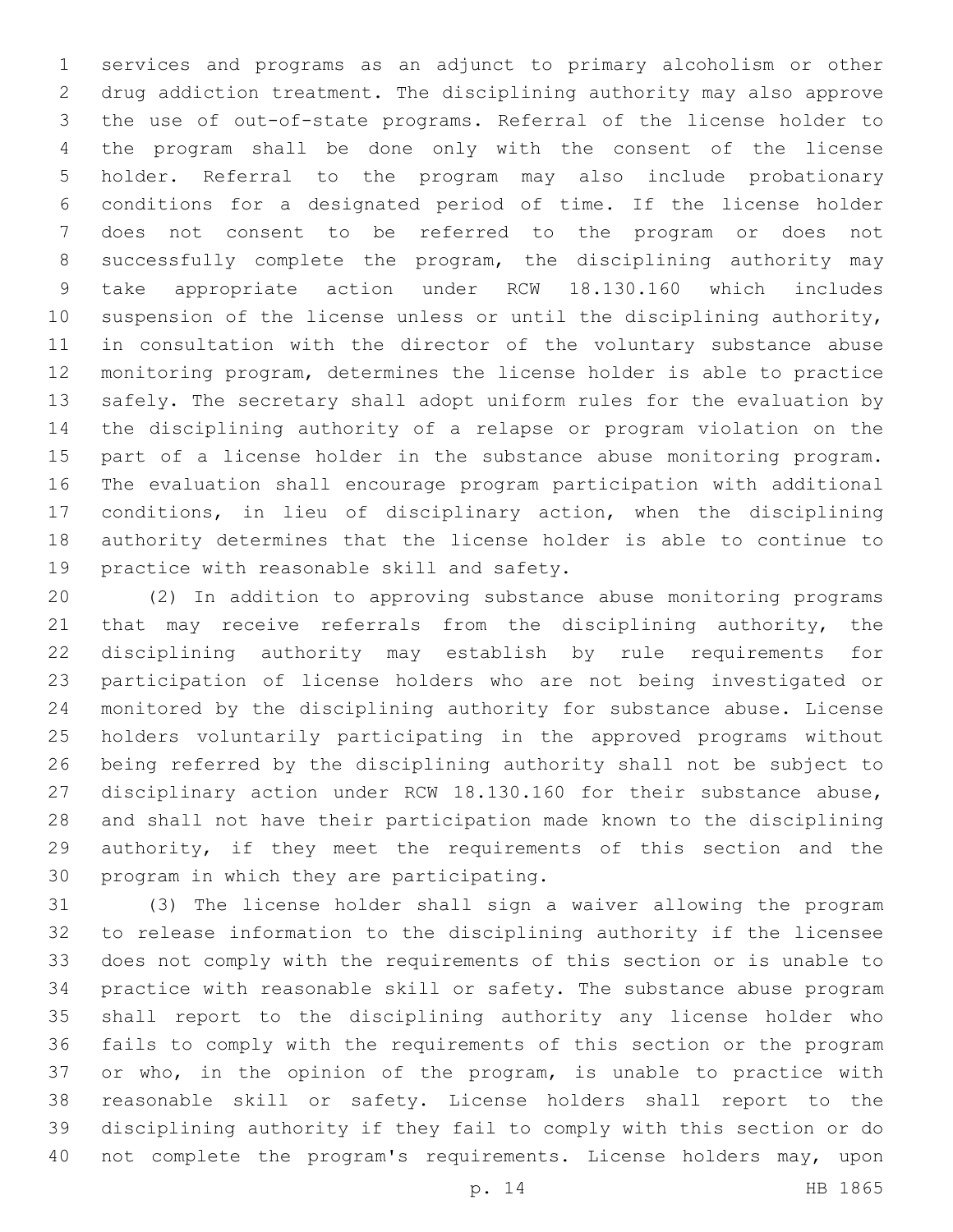the agreement of the program and disciplining authority, reenter the program if they have previously failed to comply with this section.

 (4) The treatment and pretreatment records of license holders referred to or voluntarily participating in approved programs shall be confidential, shall be exempt from chapter 42.56 RCW, and shall not be subject to discovery by subpoena or admissible as evidence except for monitoring records reported to the disciplining authority for cause as defined in subsection (3) of this section. Monitoring records relating to license holders referred to the program by the disciplining authority or relating to license holders reported to the disciplining authority by the program for cause, shall be released to the disciplining authority at the request of the disciplining authority. Records held by the disciplining authority under this section shall be exempt from chapter 42.56 RCW and shall not be 15 subject to discovery by subpoena except by the license holder.

 (5) "Substance abuse," as used in this section, means the impairment, as determined by the disciplining authority, of a license holder's professional services by an addiction to, a dependency on, or the use of alcohol, legend drugs, or controlled substances.

 (6) This section does not affect an employer's right or ability to make employment-related decisions regarding a license holder. This section does not restrict the authority of the disciplining authority to take disciplinary action for any other unprofessional conduct.

 (7) A person who, in good faith, reports information or takes action in connection with this section is immune from civil liability 26 for reporting information or taking the action.

 (a) The immunity from civil liability provided by this section shall be liberally construed to accomplish the purposes of this section and the persons entitled to immunity shall include:

30 (i) An approved monitoring treatment program;

(ii) The professional association operating the program;

 (iii) Members, employees, or agents of the program or 33 association:

 (iv) Persons reporting a license holder as being possibly impaired or providing information about the license holder's 36 impairment; and

 (v) Professionals supervising or monitoring the course of the impaired license holder's treatment or rehabilitation.

 (b) The courts are strongly encouraged to impose sanctions on clients and their attorneys whose allegations under this subsection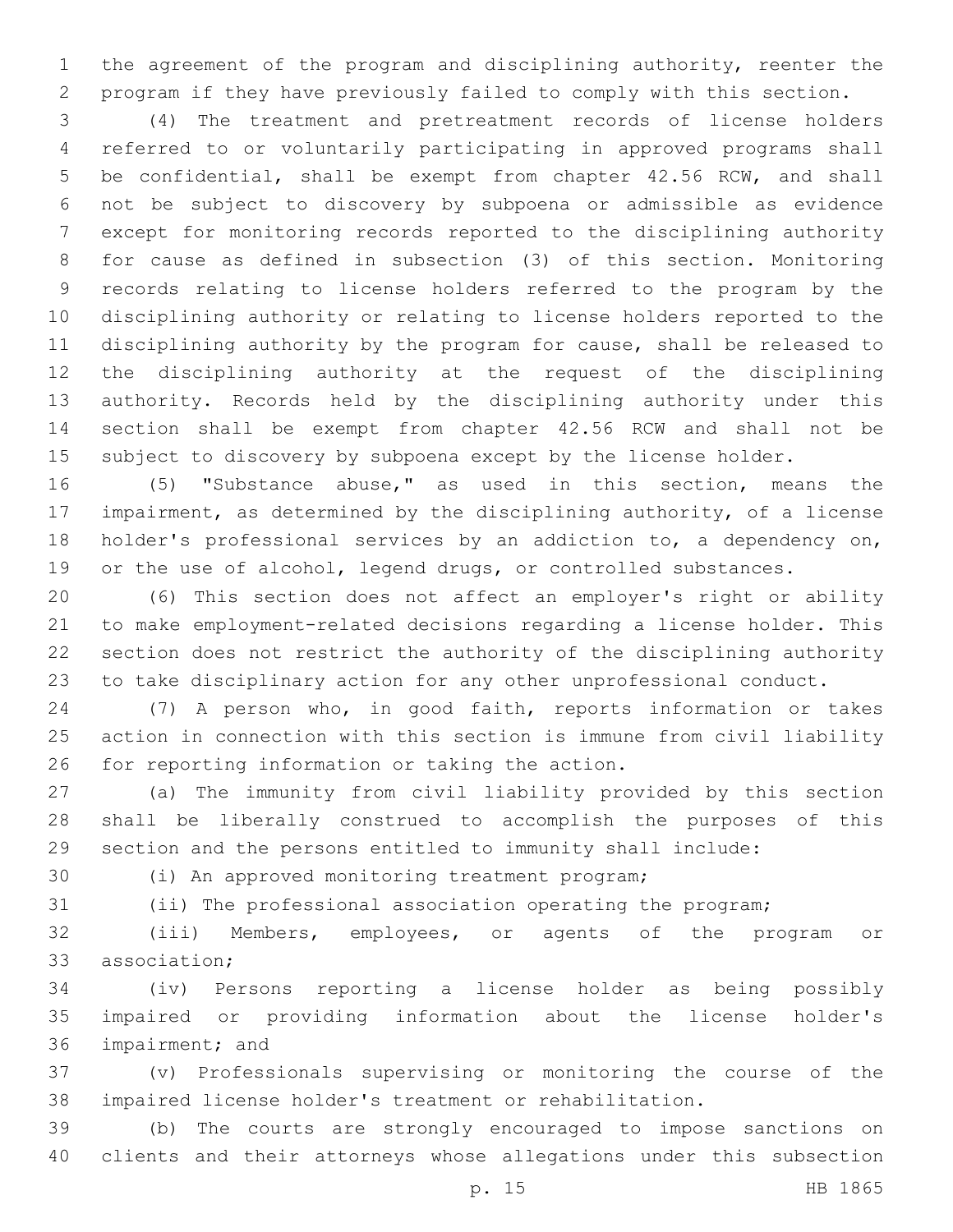1 are not made in good faith and are without either reasonable 2 objective, substantive grounds, or both.

3 (c) The immunity provided in this section is in addition to any other immunity provided by law.4

 (8) In the case of a person who is applying to be a substance use disorder professional or substance use disorder professional trainee certified under chapter 18.205 RCW, an agency affiliated counselor registered under chapter 18.19 RCW, or a peer specialist or peer 9 specialist trainee certified under chapter 18.--- RCW (the new 10 chapter created in section 18 of this act), if the person is:

 (a) Less than one year in recovery from a substance use disorder, the duration of time that the person may be required to participate in the voluntary substance abuse monitoring program may not exceed the amount of time necessary for the person to achieve one year in 15 recovery; or

16 (b) At least one year in recovery from a substance use disorder, 17 the person may not be required to participate in the substance abuse 18 monitoring program.

19 (9) ((In the case of a person who is applying to be an agency 20 affiliated counselor registered under chapter 18.19 RCW and practices 21 or intends to practice as a peer counselor in an agency, as defined 22 in RCW 18.19.020, if the person is:

23  $(a)$  Less than one year in recovery from a substance use disorder, 24 the duration of time that the person may be required to participate 25 in the voluntary substance abuse monitoring program may not exceed 26 the amount of time necessary for the person to achieve one year in 27 recovery; or

28 (b) At least one year in recovery from a substance use disorder, the person may not be required to participate in the substance abuse monitoring program)) The provisions of subsection (8) of this section 31 apply to any person employed as a peer specialist as of July 1, 2023, participating in a program under this section as of July 1, 2023, and applying to become a certified peer specialist under section 6 of this act, regardless of when the person's participation in a program began. To this extent, subsection (8) of this section applies 36 retroactively, but in all other respects it applies prospectively.

37 **Sec. 17.** RCW 43.43.842 and 2021 c 215 s 150 are each amended to 38 read as follows: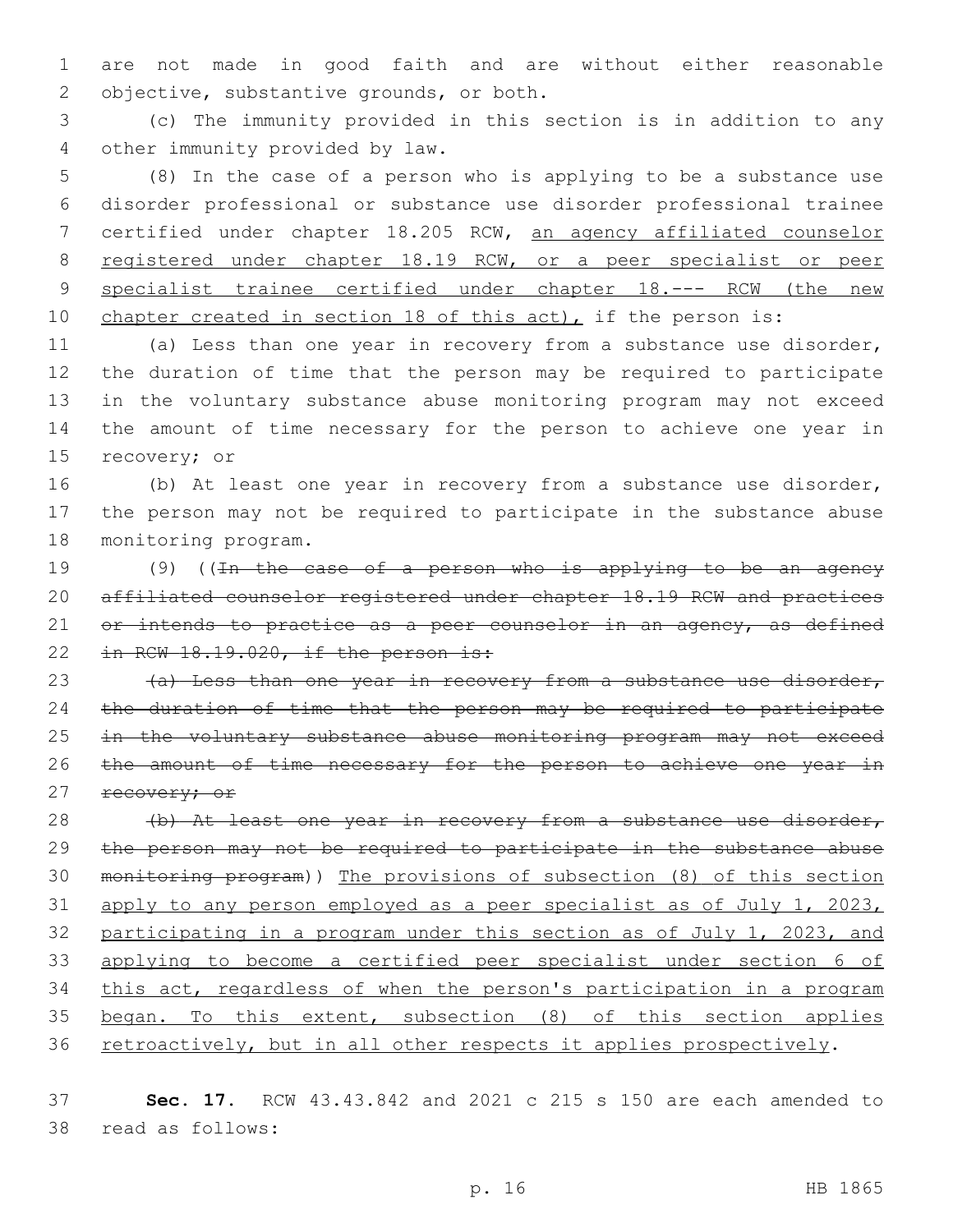(1)(a) The secretary of social and health services and the secretary of health shall adopt additional requirements for the licensure or relicensure of agencies, facilities, and licensed individuals who provide care and treatment to vulnerable adults, including nursing pools registered under chapter 18.52C RCW. These additional requirements shall ensure that any person associated with a licensed agency or facility having unsupervised access with a vulnerable adult shall not be the respondent in an active vulnerable adult protection order under chapter 7.105 RCW, nor have been: (i) Convicted of a crime against children or other persons as defined in RCW 43.43.830, except as provided in this section; (ii) convicted of crimes relating to financial exploitation as defined in RCW 43.43.830, except as provided in this section; or (iii) found in any disciplinary board final decision to have abused a vulnerable adult 15 as defined in RCW  $43.43.830$ .

 (b) A person associated with a licensed agency or facility who has unsupervised access with a vulnerable adult shall make the disclosures specified in RCW 43.43.834(2). The person shall make the disclosures in writing, sign, and swear to the contents under penalty of perjury. The person shall, in the disclosures, specify all crimes against children or other persons, all crimes relating to financial exploitation, and all crimes relating to drugs as defined in RCW 23 43.43.830, committed by the person.

 (2) The rules adopted under this section shall permit the licensee to consider the criminal history of an applicant for employment in a licensed facility when the applicant has one or more 27 convictions for a past offense and:

 (a) The offense was simple assault, assault in the fourth degree, 29 or the same offense as it may be renamed, and three or more years have passed between the most recent conviction and the date of 31 application for employment;

 (b) The offense was prostitution, or the same offense as it may 33 be renamed, and three or more years have passed between the most recent conviction and the date of application for employment;

 (c) The offense was theft in the third degree, or the same offense as it may be renamed, and three or more years have passed between the most recent conviction and the date of application for 38 employment;

 (d) The offense was theft in the second degree, or the same 40 offense as it may be renamed, and five or more years have passed

p. 17 HB 1865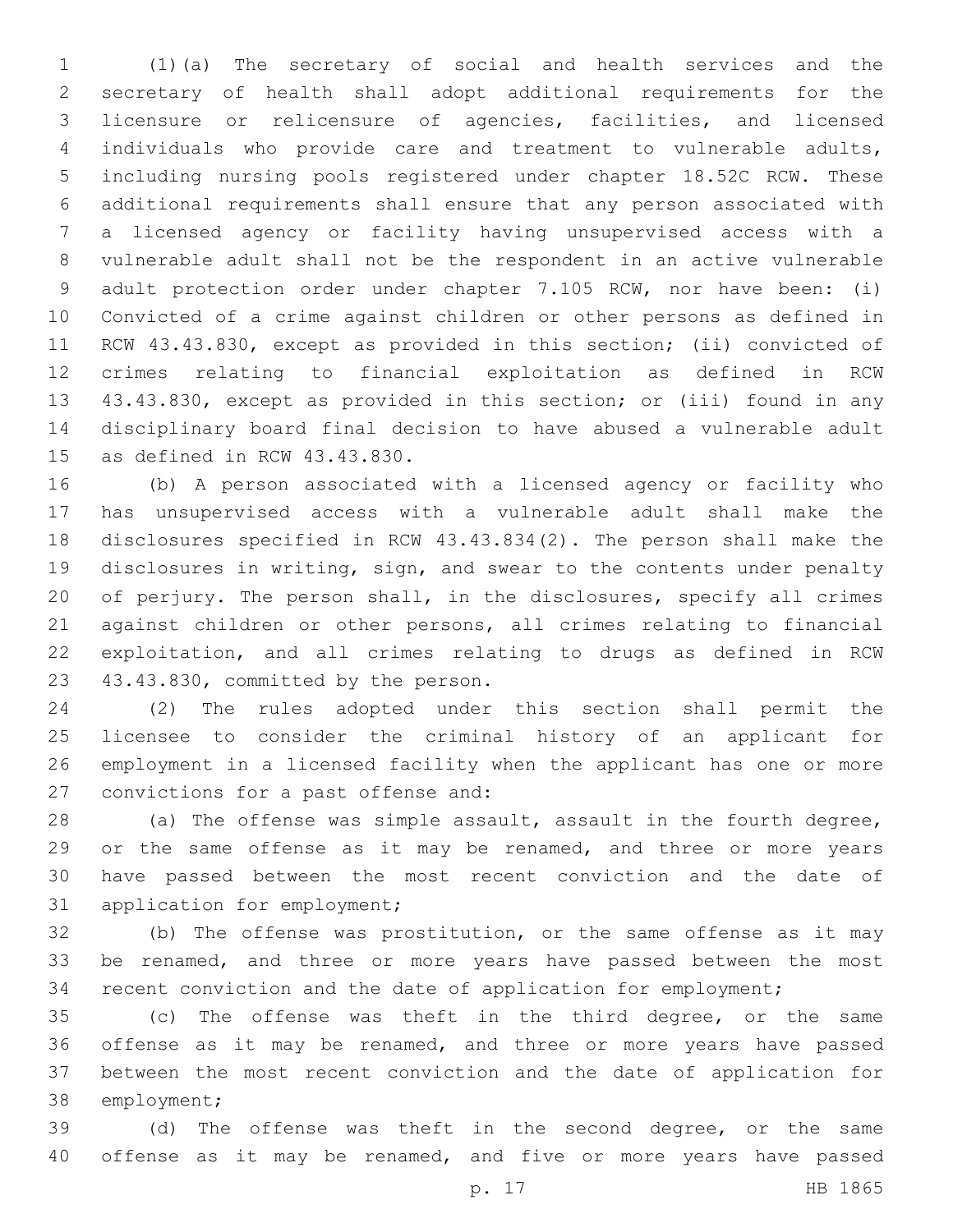between the most recent conviction and the date of application for 2 employment;

 (e) The offense was forgery, or the same offense as it may be renamed, and five or more years have passed between the most recent conviction and the date of application for employment;

 (f) The department of social and health services reviewed the employee's otherwise disqualifying criminal history through the department of social and health services' background assessment review team process conducted in 2002, and determined that such employee could remain in a position covered by this section; or

 (g) The otherwise disqualifying conviction or disposition has been the subject of a pardon, annulment, or other equivalent 13 procedure.

 The offenses set forth in (a) through (g) of this subsection do not automatically disqualify an applicant from employment by a licensee. Nothing in this section may be construed to require the employment of any person against a licensee's judgment.

 (3) The rules adopted pursuant to subsection (2) of this section may not allow a licensee to automatically deny an applicant with a conviction for an offense set forth in subsection (2) of this section for a position as a substance use disorder professional or substance 22 use disorder professional trainee certified under chapter 18.205 RCW as an agency affiliated counselor registered under chapter 18.19 RCW practicing as a peer counselor in an agency or facility, or as a peer specialist or peer specialist trainee certified under chapter 18.--- 26 RCW (the new chapter created in section 18 of this act), if:

 (a) At least one year has passed between the applicant's most recent conviction for an offense set forth in subsection (2) of this section and the date of application for employment;

 (b) The offense was committed as a result of the applicant's substance use or untreated mental health symptoms; and

 (c) The applicant is at least one year in recovery from a substance use disorder, whether through abstinence or stability on medication-assisted therapy, or in recovery from a mental health 35 disorder.

 (4) ((The rules adopted pursuant to subsection (2) of this section may not allow a licensee to automatically deny an applicant with a conviction for an offense set forth in subsection (2) of this section for a position as an agency affiliated counselor registered